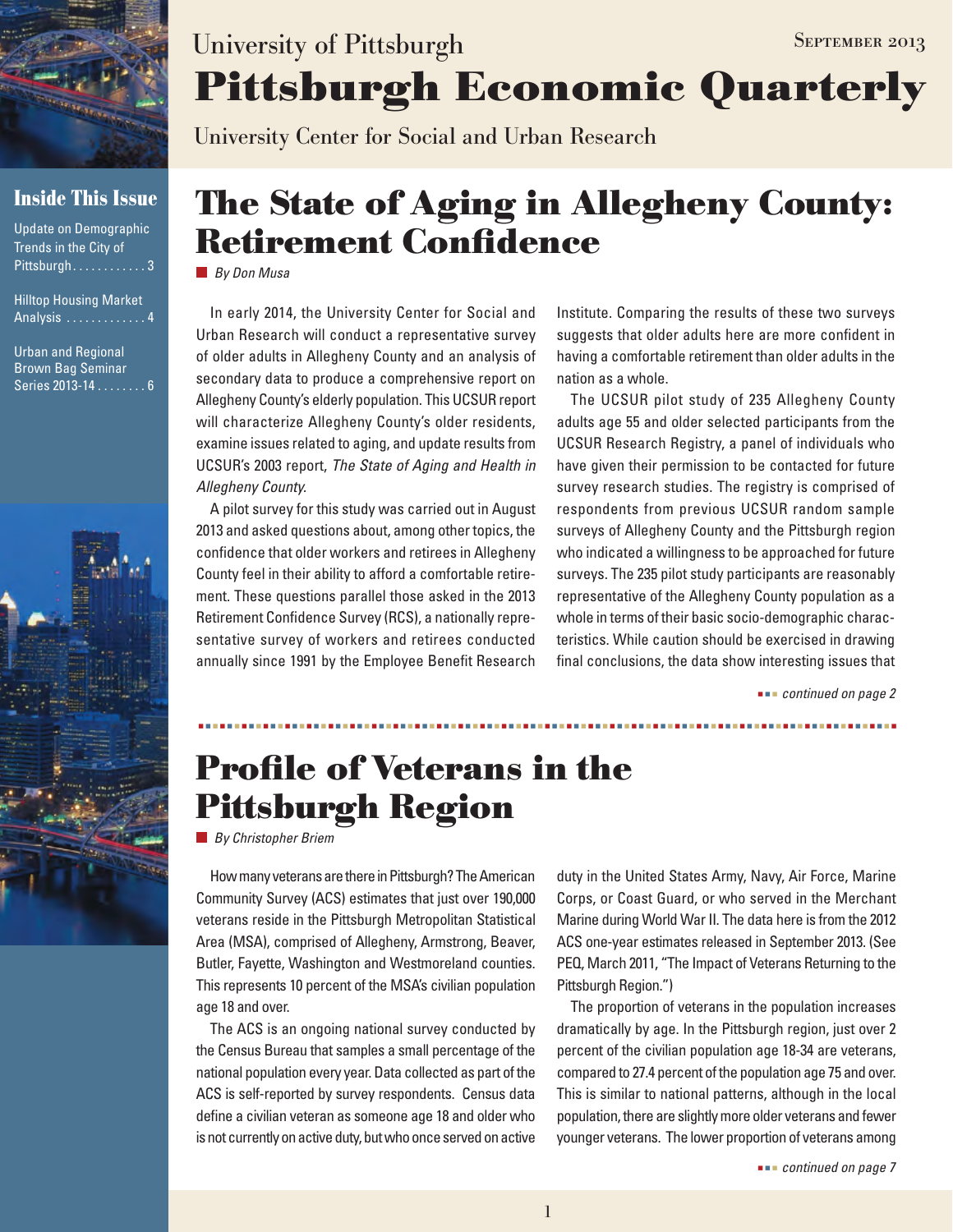#### **The State of Aging in Allegheny County**

 *continued from page 1*

the 2014 comprehensive survey will address in greater depth.

Using a classification scheme similar to that of the RCS, the pilot survey found that of the 235 Allegheny County survey respondents age 55 or older, 27 percent, or 64 respondents, were classified as workers while almost three quarters of the respondents (73 percent) were fully or partially retired.

Two questions addressed the financial aspects of retirement confidence for both workers and retirees: How confident are you that…

- 1. You will have enough money to take care of your basic expenses during your retirement? and
- 2. You will have enough money to live comfortably throughout your retirement years?

Comparing UCSUR Pilot Study of Allegheny County survey results to national RCS results shows that both older workers and retirees in Allegheny County consistently view their financial futures more confidently than their counterparts nationally.

For Allegheny County survey respondents classified as workers, 40 percent reported that they were very confident in their ability to take care of their basic expenses during their retirement, compared to 28 percent of older workers nationally. Similarly, 23 percent of older Allegheny County workers were very confident in their ability to live comfortably throughout their retirement versus 17 percent nationally.

Among retirees, 40 percent in Allegheny County were very confident in being able to meet their basic expenses, a higher share than 29 percent of retirees nationally.

Thirty-two percent of Allegheny County retirees were very confident in being able to live comfortably throughout retirement, well above the national figure of 18 percent

### **Figure 1: Percentage of Workers and Retirees Very Confident in Financial Aspects of Retirement United States and Allegheny County**



*Sources: 2013 Retirement Confidence Survey and UCSUR Pilot Study of Allegheny County*

(see Figure 1).

Level of debt, an important factor in retirement confidence, is also less of a problem for older workers and retirees in Allegheny County compared to national results from the RCS. Local debt levels have also improved from five years ago.

Two survey questions addressed this issue:

- 1. Thinking about your current financial situation, how would you describe your level of debt, as a major problem, a minor problem, or not a problem? and
- 2. Compared with five years ago, would you say your current level of debt is higher, lower, or about the same?

Among older workers, 56 percent of pilot study respondents in Allegheny County reported that debt was not a problem compared to 47 percent nationally. With regard to change in level of debt from five years ago, current debt levels were lower for 53 percent of Allegheny County older workers compared to 35 percent nationally.

Among retirees, current debt was not a problem for 63 percent in Allegheny County versus 61 percent nationally. Current levels of debt, however, were much lower than five years ago for 59 percent of Allegheny County retirees versus 34 percent nationally (see Figure 2).

These findings suggest that economic conditions for older adults locally are better than conditions nationally. These results, however, will need to be confirmed with the larger population-based sample to be conducted in 2014.

The upcoming UCSUR report on the state of aging in Allegheny County will provide more information about these issues and others relevant to older adults including their health and health care, aging service use and needs, caregiving, volunteering, income and poverty, work and retirement, housing and migration, and well-being and quality of life. The survey of older adults is under development and there is still an opportunity for interested parties to provide input to the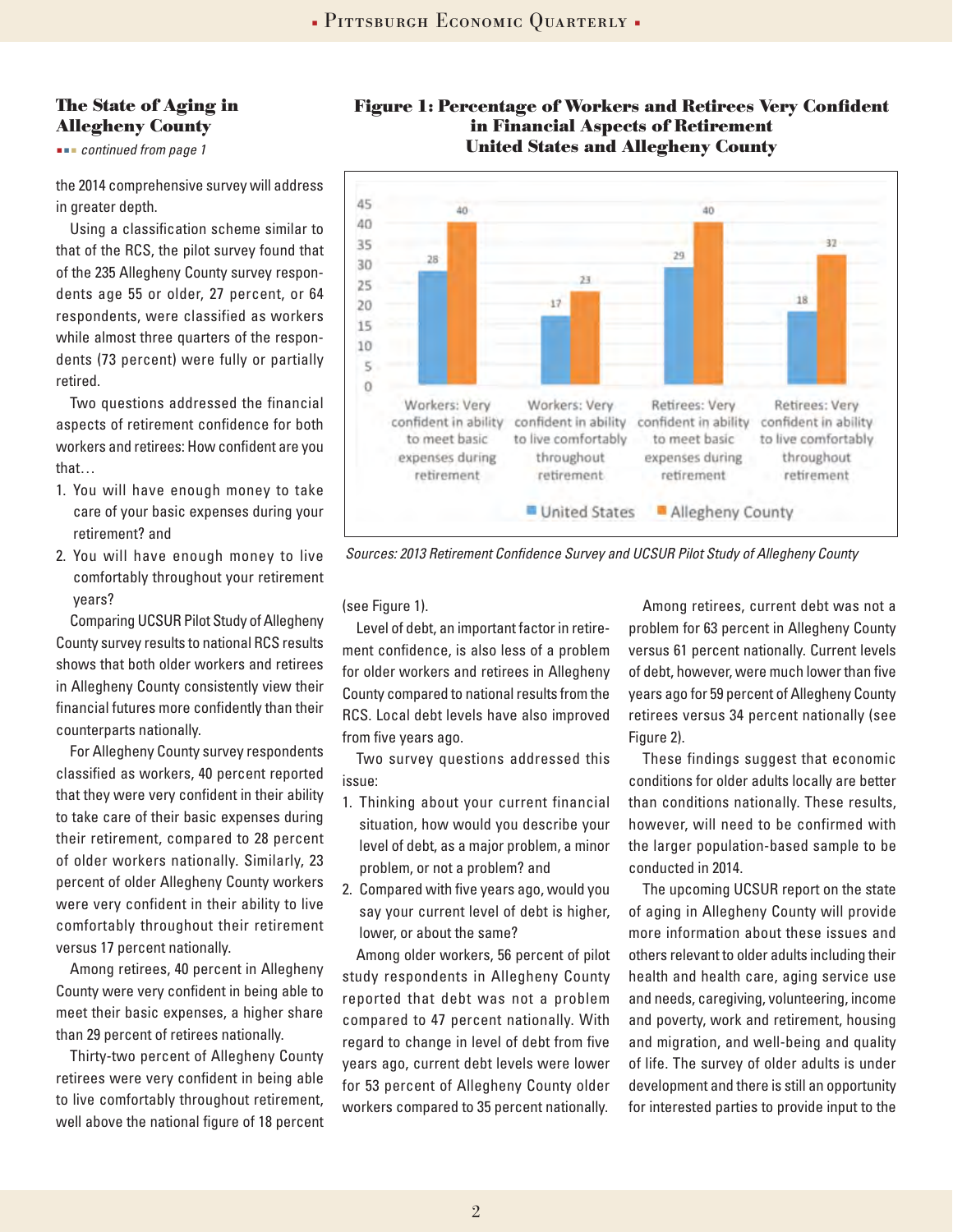survey content and to support the effort.

*Note that all comparative national percentages, with the exception of workers confidence, are for respondents age 50 and older.* 

For more information, please see Employee Benefit Research Institute, *The 2013 Retirement Confidence Survey: Perceived Savings Needs Outpace Reality for Many,* Issue Brief No. 384, March 2013. A secondary analysis of the RCS survey data for respondents age 50 and older was also reported in AARP, *2013 Retirement Confidence Survey, A Secondary Analysis of the Findings from Respondents Age 50+.* The 2003 UCSUR report, *The State of Aging and Health in Allegheny County* is available at www.ucsur.pitt.edu/files/frp/Schulz%20 Elderly%20Presentation%20final.pdf.





*Sources: 2013 Retirement Confidence Survey and UCSUR Pilot Study of Allegheny County*

# **Update on Demographic Trends in the City of Pittsburgh**

The September 2011 edition of the *Pittsburgh Economic Quarterly* highlighted changes in the demographic composition of the city of Pittsburgh. One of the most striking demographic shifts was in the share of city of Pittsburgh residents age 65 and older that trended continuously downward since 1990.

We now provide an update of this major demographic shift in Pittsburgh using data from the 2012 American Community Survey (ACS), released in September 2013. The population data for the city of Pittsburgh shows that the share of the city population age 65 and over has continued to drop. In 2012, the proportion of this population in the city of Pittsburgh has fallen to 13.4 percent, now below the comparable national figure of 13.7 percent.

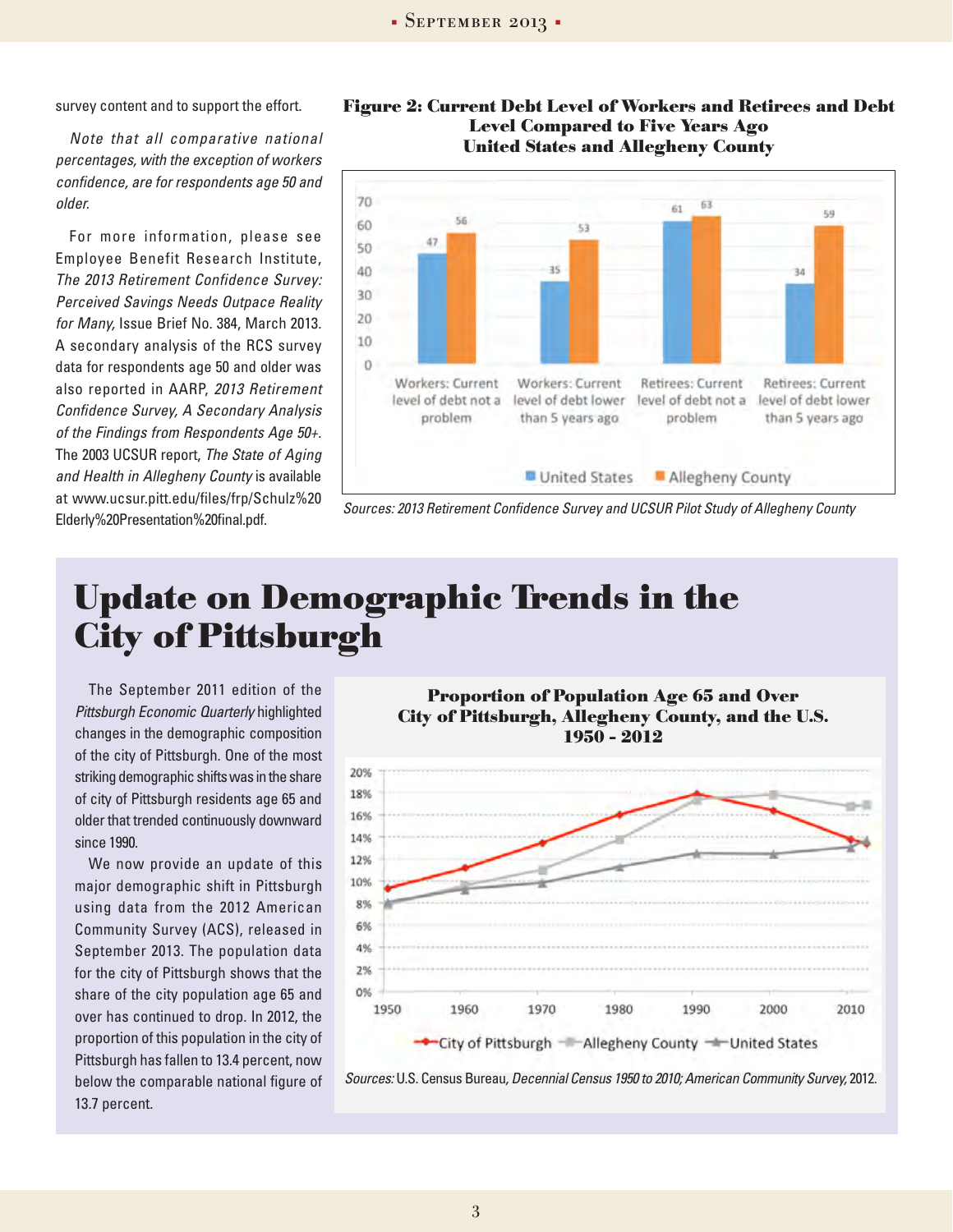## **Hilltop Housing Market Analysis**

*By Bob Gradeck*

UCSUR recently completed an analysis of housing market dynamics in the Hilltop communities in South Pittsburgh for the Hilltop Alliance, an organization dedicated to forging collaboration among neighborhood-based organizations in twelve South Pittsburgh communities (see PEQ, September 2011). This analysis used data available through the Pittsburgh Neighborhood and Community Information System (PNCIS), supplemented by a series of stakeholder interviews.

The analysis was performed to help the Hilltop Alliance and its member organizations better understand the underlying housing market dynamics in the area and inform strategies for improving the attractiveness and livability of South Pittsburgh's neighborhoods. One of the recommended housing strategies for the community is now being developed in Beltzhoover and Allentown by Fourth Economy & Maynes Associates Architects, LLC.

The study area of the report includes Mt. Oliver Borough, along with the city of Pittsburgh neighborhoods of Allentown, Arlington, Arlington Heights, Beltzhoover, Bon Air, Carrick, Knoxville, Mount Oliver, Mount Washington, Southside Slopes, and St. Clair (see Figure 1).

Largely composed of single-family homes, with small neighborhood business districts, many of these South Pittsburgh neighborhoods have seen recent changes in housing market conditions. Some neighborhoods in the area have remained stable and attractive to many new residents, while others have experienced growing levels of blight and abandonment.

The twelve South Pittsburgh neighborhoods covered in the report were home to 38,000 residents in 2010, a drop of 14.6 percent residents from 2000. Over these same years, the population of the city of Pittsburgh fell by 9.4 percent. The largest percentage losses in population in the Hilltop occurred in the St. Clair neighborhood, which lost 86 percent of its population over the decade, largely the result of the closing

and demolition of St. Clair Village, a large public housing community in the neighborhood. Steep population losses also occurred in Beltzhoover and Allentown, which lost 31 percent and 22 percent of their residents, respectively, between 2000 and 2010.

Homeownership is also on the decline in the Hilltop. In 2010, 54 percent of Hilltop households owned their own home, a drop from 61 percent in 2000. Nonetheless, the Hilltop's 2010 homeownership rate was above the city of Pittsburgh's rate of 48 percent.

Hilltop homeowners were, on average, just slightly older than homeowners in Pittsburgh, with 32 percent of Hilltop homeowners age 65 and over compared to 30 percent in the City.

The report examined Allegheny County property transaction and assessment records available through the PNCIS to study what types of buyers are most active in the South Pittsburgh housing market. Traditionally in the Hilltop, most housing sales involved owner-occupants, with a modest number of sales to housing investors. In recent years, however, falling homeownership rates in South Pittsburgh imply that more houses are being purchased for investment purposes rather than owner occupancy.

Approximately half the homes sold in the South Pittsburgh study area since 2008 were purchased by housing investors, with the other half of these properties purchased by a homeowner. Sales between homeowners were most common, accounting for 40 percent of the property sales in this period. Sales between investors accounted for 26 percent of all residential properties sold, with sales from owners to investors representing 23 percent of the market. The remaining eleven percent property sales were transfers from an investor to a homeowner.

A central concern of community organizations, including the Hilltop Alliance, are properties owned by investors who do not effectively manage or maintain the properties in their portfolio. Data from the PNCIS was used to develop a profile of the investor market and identify the owners and managers with the largest numbers of residential properties.

Analysis of PNCIS's property sales data found that most investors who own properties in South Pittsburgh are not large scale property owners and own only one or a few residential properties in their portfolio. Just one percent of properties in the study area were held by an owner with five or more properties in the South Pittsburgh community.

Although most investors in the twelve communities do not have large portfolios, nine investors had at least 20 properties under management across the study area. Many of these nine large residential property owners or managers have concentrated holdings in just one or two neighborhoods. The practices of these large investors can have a significant impact on parts of a neighborhood. The report contains maps of the portfolios held or managed by the largest owners, counts of properties owned by neighborhood, and listings of the most active sellers and buyers.

Another area of interest to the Hilltop Alliance was the current sales prices of residential units in the neighborhoods. Homes in the Hilltop are largely affordable, selling for less than half the price of the average home in the city of Pittsburgh in recent years. The average price of a Hilltop home in 2012 was approximately \$50,000, compared to \$120,000 in the city of Pittsburgh. The median sales price of a home in most of the Hilltop communities was \$27,000, well below the \$75,000 median sales price in the city of Pittsburgh. Mt. Washington and the South Side Slopes had significantly higher average sales prices of homes than the rest of the Hilltop study area, at \$95,000 and \$75,000, respectively.

Turnover in the housing market is less than what a stable urban housing market would experience in any given year. On average,

 *continued on page 5*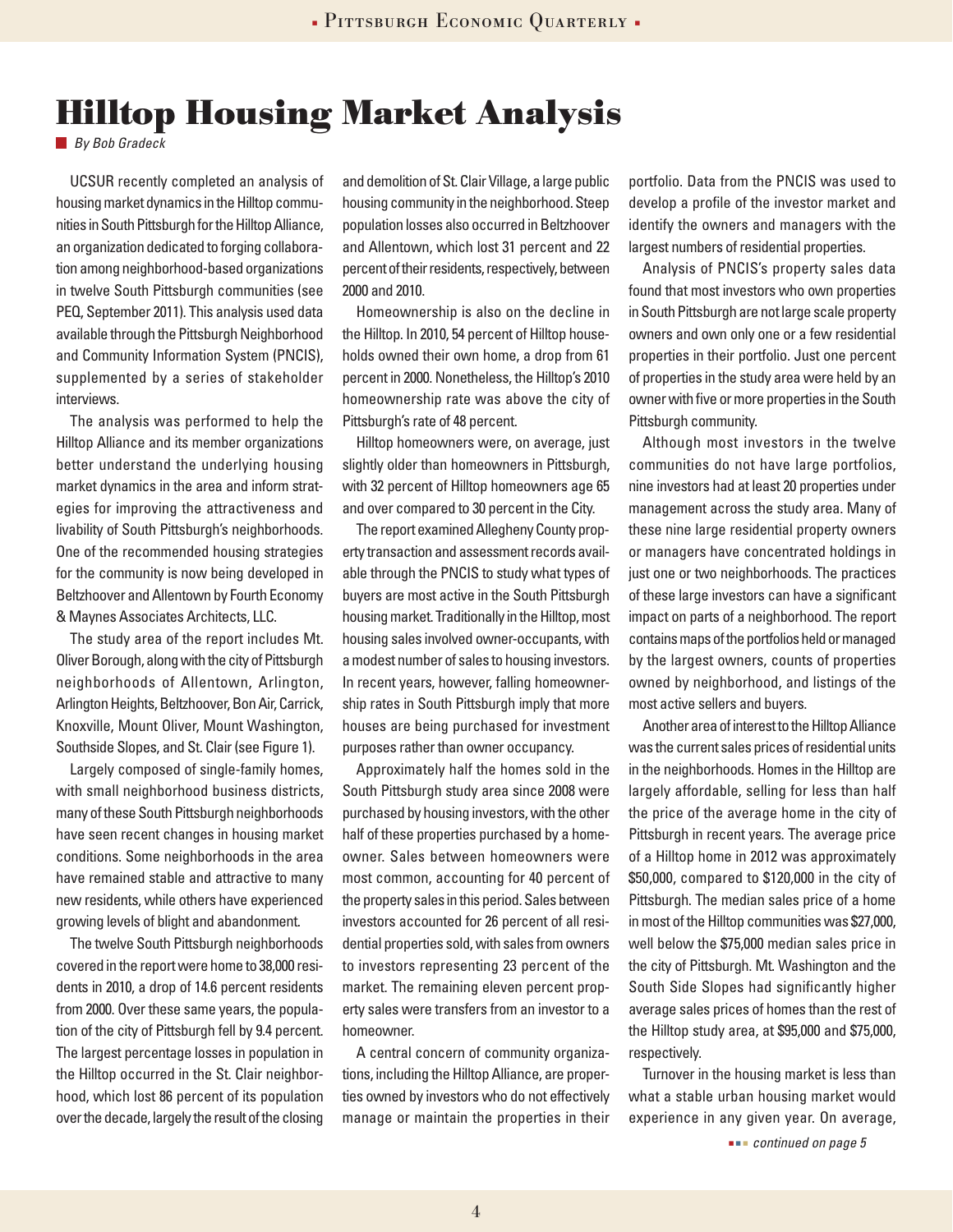

**Figure 1: Sales/Mortgage Originations by South Pittsburgh Neighborhoods and the City of Pittsburgh, 2009-2011**

**Figure 2: Tenure by Residential Parcel, South Pittsburgh Neighborhoods, October 2012**



one in every 24 homes in the Hilltop was sold each year between 2009 and 2011. Housing researcher Alan Mallach suggests that under normal market conditions, communities with a ratio over 15 properties/sales may see low levels of absorption for properties entering the market, a sign of weak demand. This indicator, along with vacancy rates, sales prices, and mortgage originations present a picture of housing demand in South Pittsburgh.

Further investigation into housing transactions found that many houses in the Hilltop are sold as "cash only" deals and do not involve a mortgage. Generally, on average, "cash only" home sales are a sign of high investor activity. In the city of Pittsburgh, for example, just over one in two residential property sales between 2009-2011 were "cash only" sales. In the Hilltop neighborhoods, however, "cash only" represented two of every three home sales in that period (see Figure 2), while mortgage financing represented only one in three home sales. In parts of the Hilltop, mortgage financing is much lower. Knoxville, Allentown, and Beltzhoover saw fewer than one in seven house sales financed using a mortgage in the 2009–2011 period. The low cost of housing in these neighborhoods does not present a barrier to entry for investors. Furthermore, it can put potential homeowners purchasing with mortgages in competition with investors paying with cash. In many cases, home sellers may view a cash transaction as preferrable due to the speed of the transaction and risk of appraisals and loan approvals involving a mortgage.

The Hilltop Housing Market Analysis includes a series of maps and over 50 indicators describing the housing market in many of South Pittsburgh's neighborhoods. It can serve as a template for communities looking to use the PNCIS to evaluate their housing markets in other parts of Allegheny County. The report also contains a summary of stakeholder interviews. The report is available at www.ucsur.pitt.edu/ files/nrep/2013/Hilltop%20Report%20Final%20 July%2010%202013.pdf.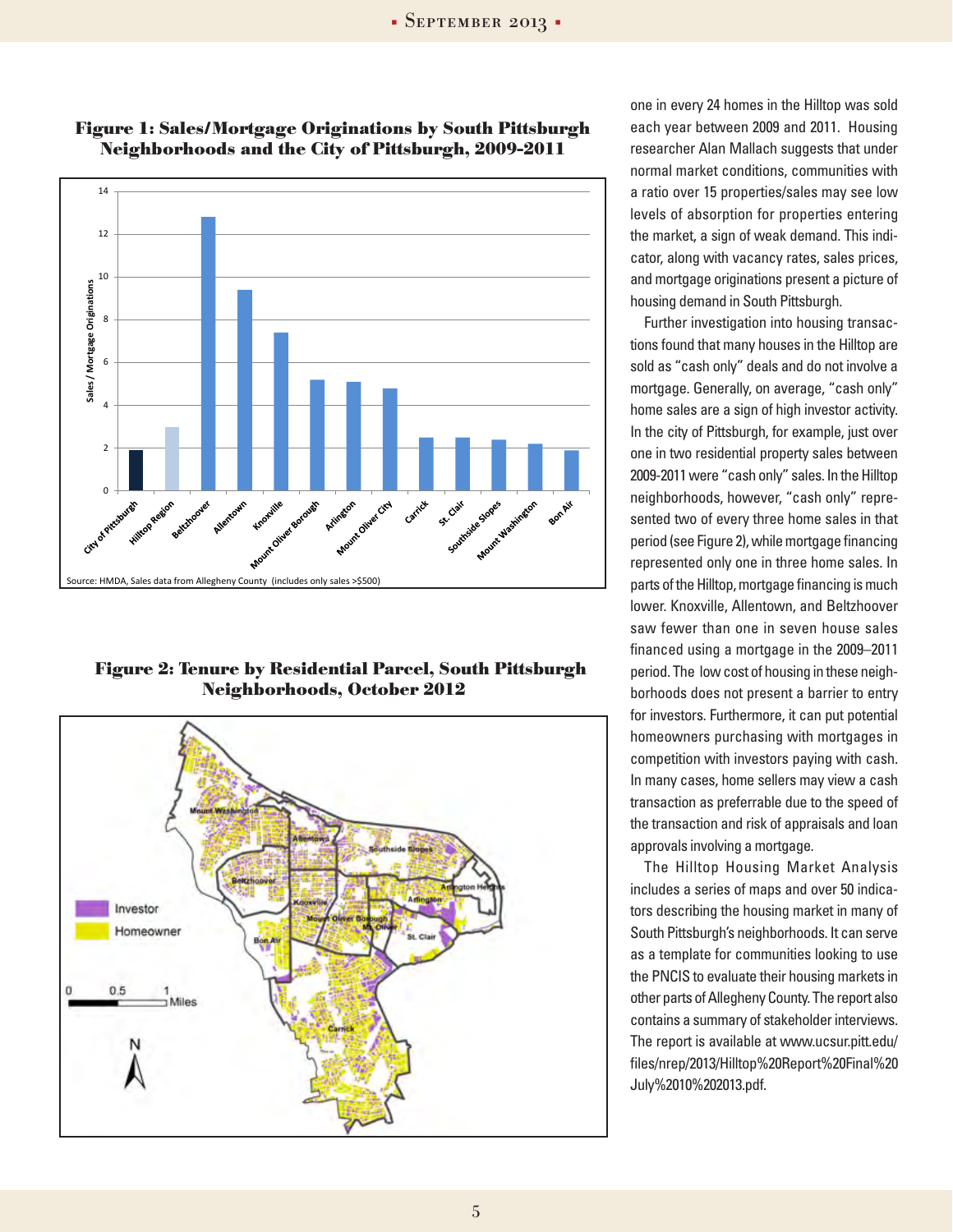# **Urban and Regional Brown Bag Seminar Series 2013-14 Calendar of Events**

### **University of Pittsburgh Center for Social and Urban Research**

Unless otherwise noted, all presentations begin at noon and take place at UCSUR, 3343 Forbes Avenue (across from Magee-Womens Hospital). RSVP: pncis@pitt.edu

### **2013 Fall/Winter Presentations**

#### **Aging in Place: An Exploration of Built Environment Challenges in the Rust Belt** *Friday, October 25, 2013* Beverly McLean, PhD, Research Professor, School of Architecture and Planning, University at Buffalo, The State University of New York, Buffalo, NY

**The City After Abandonment: Urban Policy After Neoliberalism** *Friday, November 8, 2013* Jason Hackworth, PhD, Professor, Department of Geography and Planning, University of Toronto, Toronto, ON

**A Bridge for a Thousand Years: How Planners Should Think About Infrastructure**  *Thursday, November 14, 2013*

Ernest Sternberg, PhD, Professor and Chair, Department of Urban and Regional Planning, University at Buffalo, The State University of New York, Buffalo, NY

#### **The Promise and Power of Open Data** *Thursday, November 21, 2013*  Mark Headd, Chief Data Officer, City of Philadelphia, PA

#### **Negotiating with the Growth Machine: Community Benefits Agreements and Value-Conscious Growth** *Friday, December 6, 2013*

Colleen Cain, PhD, Senior Policy Analyst, Northeast-Midwest Institute, Washington, DC

## **2014 Winter/Spring Presentations**

#### **Topic: The Changing Role of Public Housing Authorities in the Affordable Housing Delivery System** *Friday, January 24, 2014*

Rachel Garshick Kleit, PhD, Professor and Section Head, Knowlton School of Architecture, City and Regional Planning, The Ohio State University, Columbus, OH

### **Chicago Historic Zoning Research**

*Friday, February 7, 2014*  Randall Walsh, PhD, Associate Professor, Department of Economics, University of Pittsburgh, Pittsburgh, PA

### **Driving Detroit: The Quest for Respect in the Motor City**

*Friday, February 21, 2014*

George Galster, PhD, Clarence B. Hilberry Professor of Urban Affairs, Department of Urban Studies and Planning, Wayne State University, Detroit, MI

#### **Spatial Epidemiology: Beyond John Snow/GIS in Healthcare: Emerging Tools and Technologies** *Friday, February 28, 2014*

David Wallace, MD, MPH, Assistant Professor in the Departments of Critical Care Medicine and Emergency Medicine at the University of Pittsburgh School of Medicine, Pittsburgh, PA, and Kristen Kurland, Teaching Professor of Architecture, Information Systems, and Public Policy, President-elect, Andrew Carnegie Society, Carnegie Mellon University, H. John Heinz III College/School of Architecture, Pittsburgh, PA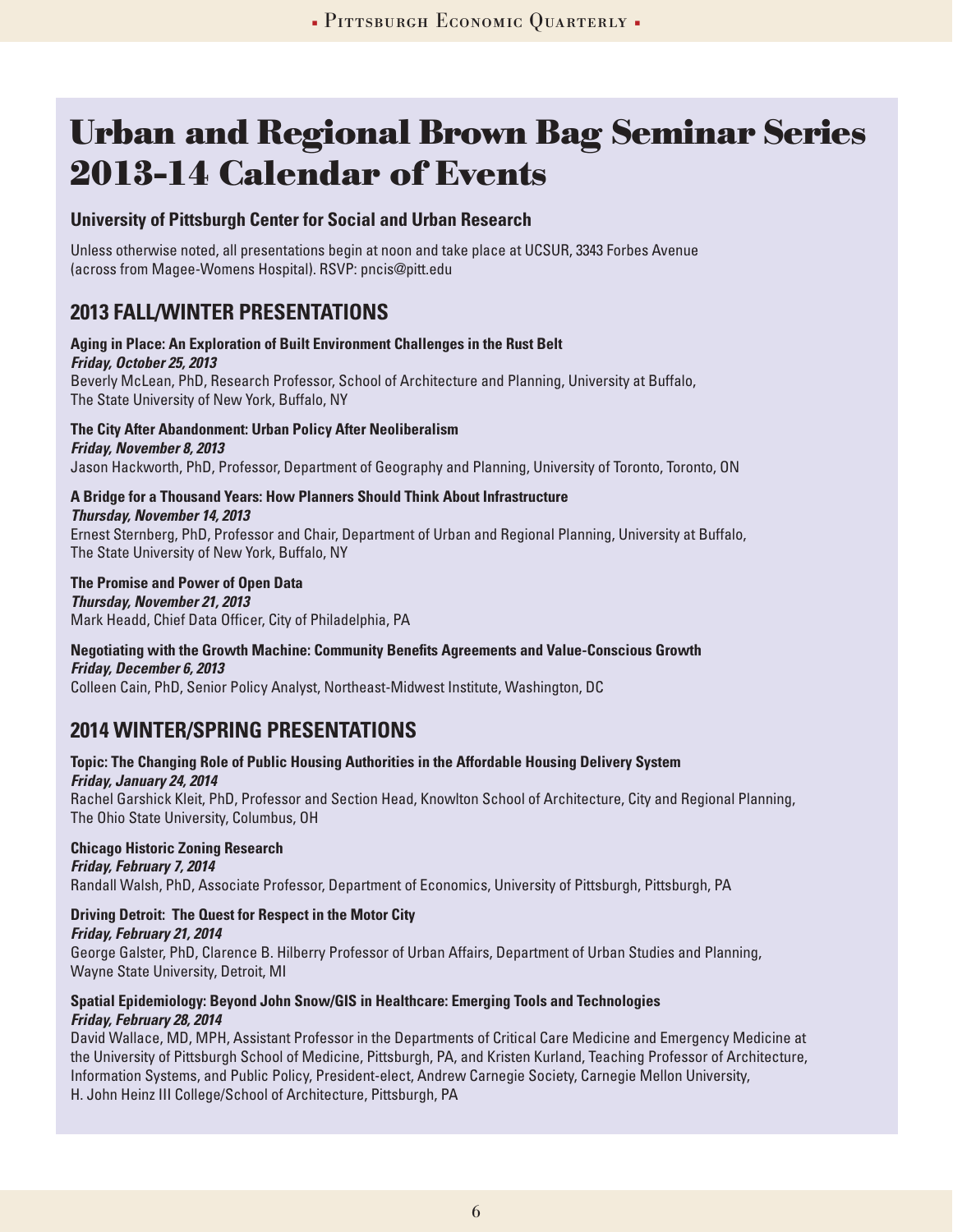#### **Profile of Veterans in the Pittsburgh Region**

 *continued from page 1*

younger age groups reflects the larger size of the military in the past, a national draft in place until 1972, and the lengthening tenure of careers in the military services.

The nearly 66,000 veterans with Vietnam era service make up over one third—34.7 percent—of all veterans in the Pittsburgh MSA, making them the largest group of veterans by period of service. Over 22,000 World War II era veterans or earlier are estimated to be living in the Pittsburgh MSA, with another 25,000 Korean War veterans, 22,000 Gulf War (1990–2001) veterans, and 15,600 veterans who have served since September 2001 comprising the rest of the region's veteran population. The size and distribution of the veteran population in the Pittsburgh region continues to change reflecting both demographic trends and, in the case of post 9/11 era veterans, ongoing discharges from military service (see Figure 1)

The cohort of veterans with service from World War II has changed rapidly. In 1990, the total number of World War II era veterans in the Pittsburgh region exceeded 129,000. This figure is nearly six times the number of World War II veterans in the region today, as the number of World War II veterans has been declining rapidly both regionally and nationally.

The Department of Veterans Affairs (VA) compiles independent estimates and projections of living veterans by period of service for each state in the nation. The VA estimates that 122,000 WWII era veterans were living in Pennsylvania in 2010, but that is projected to drop to just under 54,000 WWII era veterans in 2015, with a further decline to 17,000 veterans by 2020. Between 2010 and 2020, the number of post 9/11 era veterans living in Pennsylvania is projected to increase by 88 percent, from 81,512 in 2010 to 153,816 in 2020. Regional trends in the Veterans population are expected to mirror these statewide projections.





*Note: individuals may be included in more than one period of service. Source: Compiled from American Community Survey,* 2012



#### **Figure 2. Proportion of Civilian Population, Veterans by Age Cohort, Pittsburgh MSA and United States, 2012**

*Source: Compiled from American Community Survey,* 2012